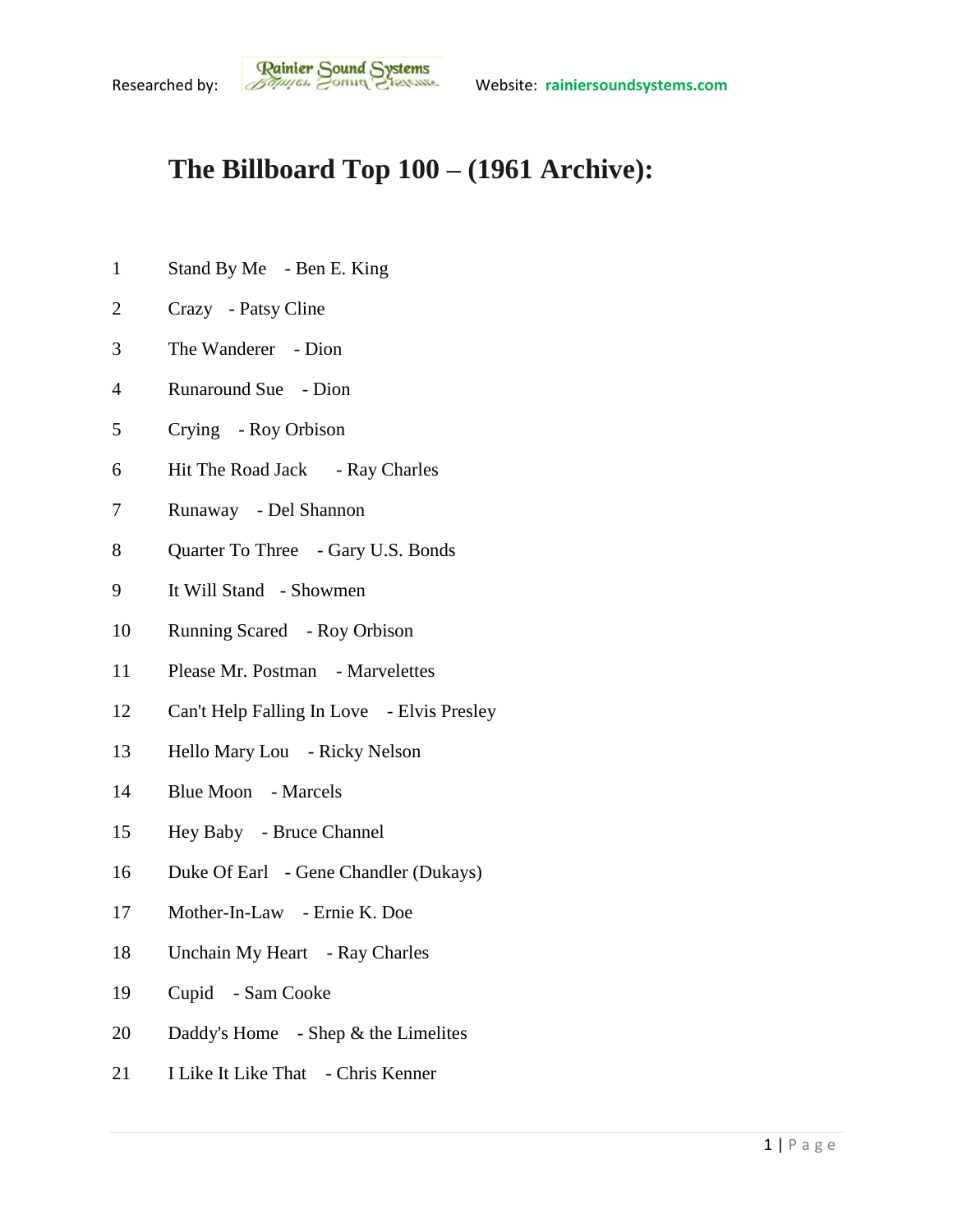- 22 The Lion Sleeps Tonight Tokens
- I Don't Want To Cry Chuck Jackson
- Last Night Mar-Keys
- Gypsy Woman Impressions
- You Better Move On Arthur Alexander
- Let's Go Trippin' Dick Dale & His Del-Tones
- The Red Rooster Howlin' Wolf
- Baby It's You Shirelles
- Barbara Ann Regents
- Hurt Timi Yuro
- Raindrops Dee Clark
- Walk Right Back Everly Brothers
- Tossin' And Turnin' Bobby Lewis
- Peppermint Twist Joey Dee & the Starliters
- Bristol Stomp Dovells
- Pony Time Chubby Checker
- Let The Four Winds Blow Fats Domino
- (Marie's The Name) His Latest Flame Elvis Presley
- School Is Out Gary U.S. Bonds
- Ya Ya Lee Dorsey
- Every Beat of My Heart Gladys Knight & the Pips
- Pretty Little Angel Eyes Curtis Lee
- Soothe Me Sims Twins
- Turn On Your Love Light Bobby "Blue" Bland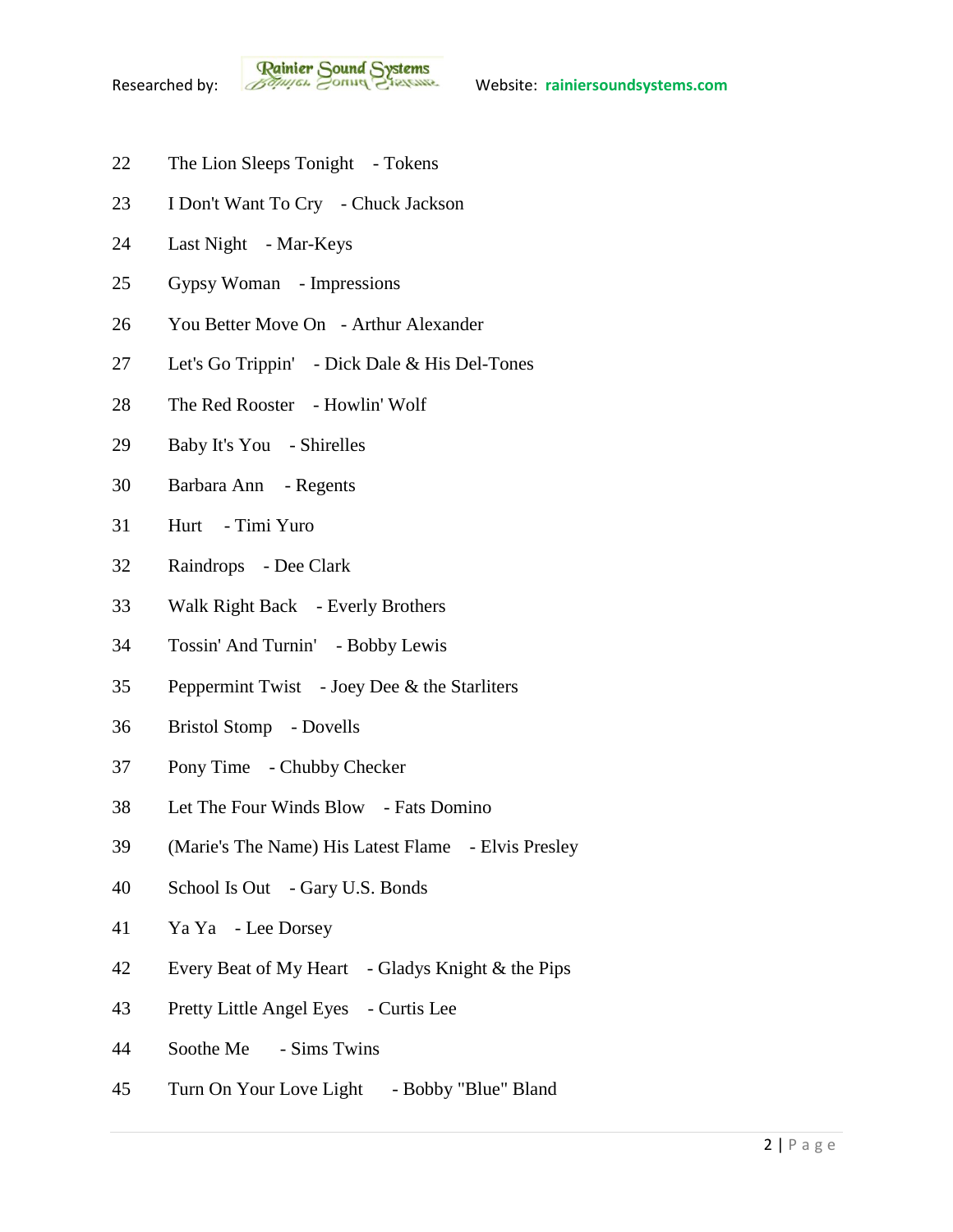- My True Story Jive Five
- Heart And Soul Cleftones / Jan & Dean
- Dear Lady (Twist) Gary U.S. Bonds
- Smoky Places Corsairs
- Mama Said Shirelles
- The Mountain's High Dick & Dee Dee
- There's No Other Crystals
- I Know Barbara George
- Little Sister Elvis Presley
- Travelin' Man Ricky Nelson
- Moon River Jerry Butler
- Please Stay Drifters
- Lost Someone James Brown
- Surfin' Beach Boys
- You Don't Miss Your Water William Bell
- It's Gonna Work Out Fine Ike & Tina Turner
- Shake Your Moneymaker Elmore James
- I Fall To Pieces Patsy Cline
- Break It To Me Gently Brenda Lee
- Some Kind Of Wonderful Drifters
- A Certain Girl Ernie K-Doe
- Let's Twist Again Chubby Checker
- Hats Off To Larry Del Shannon
- Crying In The Rain Everly Brothers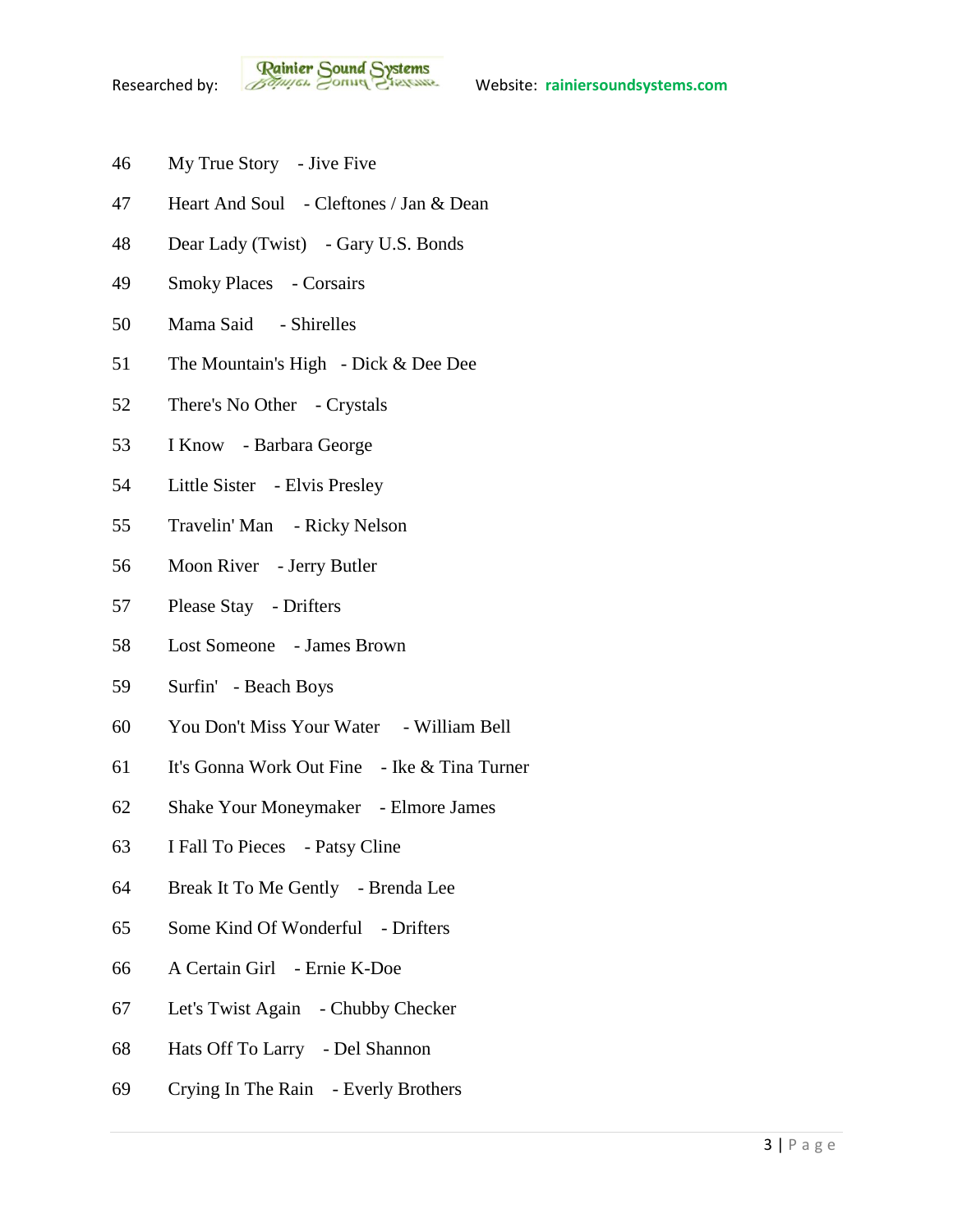- Hideaway Freddy King
- Peanut Butter Marathons
- A Little Bit of Soap Jarmels
- What's Your Name Don & Juan
- Let Me In Sensations
- Heartaches Marcels
- Every Breath I Take Gene Pitney
- 77 Look In My Eyes Chantels
- Little Egypt Coasters
- Bright Lights, Big City Jimmy Reed
- I Pity The Fool Bobby "Blue" Bland
- 81 Rainin' in My Heart Slim Harpo
- 82 Just Out of Reach Solomon Burke
- I Hear You Knocking Fats Domino
- Sweets For My Sweet Drifters
- Watch Your Step Bobby Parker
- One Mint Julep Ray Charles
- I'm Blue (The Gong-Gong Song) Ikettes
- Poor Fool Ike & Tina Turner
- 'Til Angels
- 90 When We Get Married Dreamlovers
- 91 Tonight (Could Be The Night) Velvets
- 92 I Really Love You Stereos
- Saved Lavern Baker